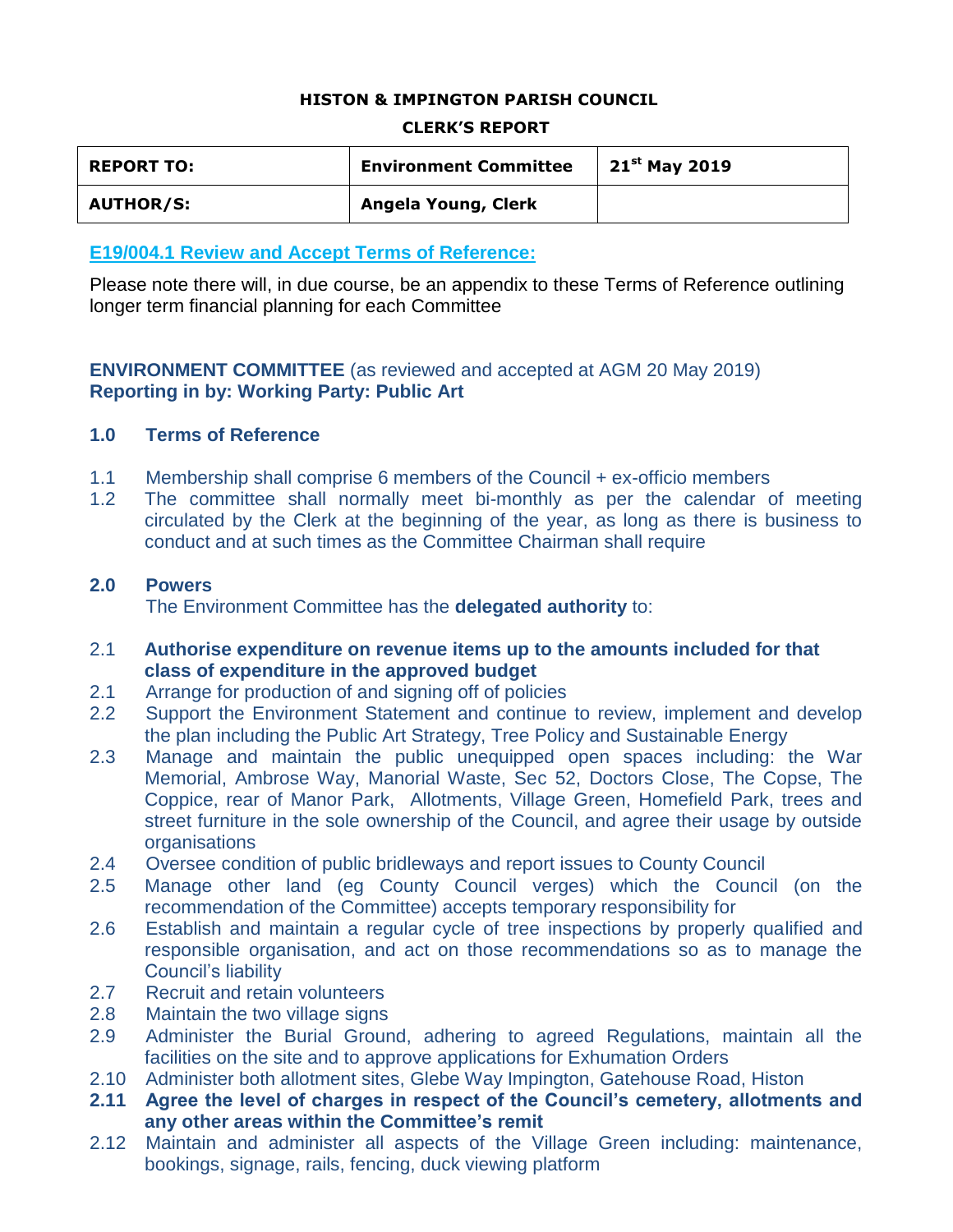- 2.13 Oversee day to day management and maintenance of assets: e.g. Crossing Keepers Hut, Village Signs, Youth Shelter, Bus Shelters
- 2.14 Oversee provision of dog and litter bins, refuse and litter picking issues
- **2.15 Agree the purchase of items of plant and equipment within generally approved budgets where not already identified.**
- 2.16 Initiate new projects and monitor completion of projects

## **E19/009.1 Clerk's Report:**

## **Meetings:**

- $\triangleright$  Deputy Clerk met with Cllr Nudds 2 April to look at allotment issues
- Clerk and RFO met Alison Turnbull to review Public Art contract phase 2, 7 May

## **General:**

- $\triangleright$  Newsletter copy by 10 June strict deadline
- $\triangleright$  Any material for Feast Market 30 June needing office assistance to be advised by 24 June latest
- $\triangleright$  Acting Clerk attending Cemetery Administration training 20 June
- $\triangleright$  Amey Cespa appeal on waste incinerator information received from CBWIN Campaign forwarded to Planning Committee for any action
- ▶ Details of Stop-Digging Ground Screws provided to Cllr Nudds and RFO
- $\triangleright$  Letter of thanks sent to founder member of the litter pickers and winter gritter teams, Steve Morris, now leaving the area
- $\triangleright$  Enviro.vols continue to carry out excellent community work, recently at Cemetery, Manor Field and Green

## **SCDC:**

- Mr Foster liaises with SCDC on environmental issues reported by Road Adopters/Big Tidy Up members.
- $\triangleright$  Mr Foster also reports any street names in need of repair/replacement
- $\triangleright$  Big Tidy Up group have been awarded a £500 grant from the Red Lion Beer Festival committee towards equipment

# **CCC:**

- Has introduced a **new street lighting attachment policy** 1 April 2019. To attach any item to a County Council street light (hanging basket, festive lighting, advertising banners, CCTV camera, public transport information etc.) will need to apply for an attachment licence online (12 month or 5 year). From November 2019 Cambs County Council plan to **withdraw services for managing street lighting energy for District** and Parish Council street lights. Once handover process agreed County Council will advise
- Mr Foster continues to report on line any problems highlighted by residents or Councillors, or liaise directly with the Highways Supervisor, or land owner. Also organises Road Adoption, Tidy Ups, weeding group.

## **Burial Ground:**

- $\triangleright$  Non compliant plot will be returned to grass by end of June
- $\triangleright$  Bench installed without permission letter sent to next of kin